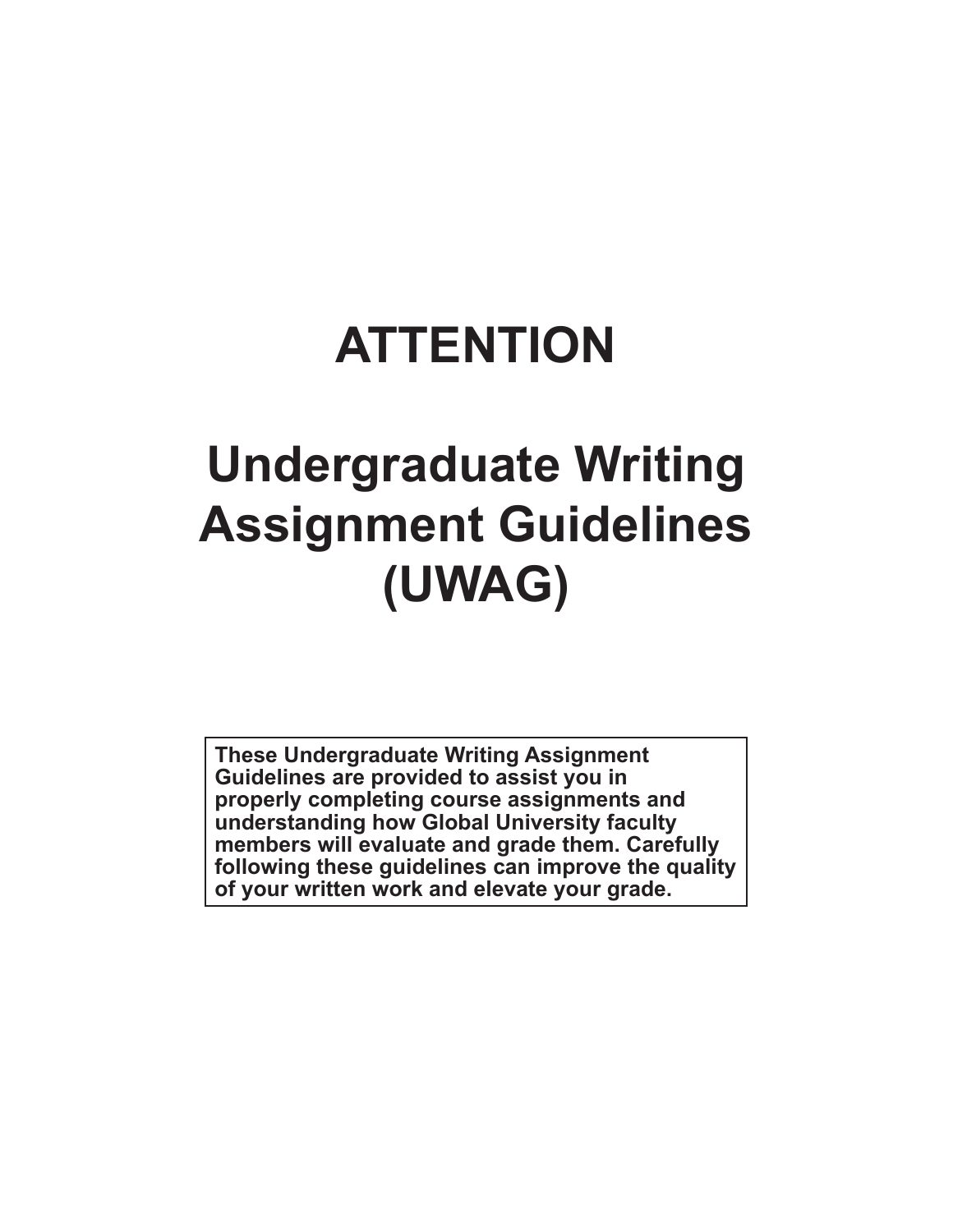# *Undergraduate Writing Assignments (CRA and Project)*

*Guidelines, Expectations, and Grading*

Global University's *Undergraduate Form and Style Guide* defines the form, style, and documentation system for completing undergraduate writing assignments. The guide can be downloaded free from http://library.globaluniversity.edu/citation.cfm. The guide is also available as a stand-alone document.

### **Writing for Academic Quality and Other Conceptual Issues**

- Follow instructions carefully. Failure to follow instructions will reduce the assignment grade.
- Develop thoughts logically.
- Do not merely repeat the author's position—evaluate the author's position.
- You are encouraged to both agree and disagree with the authors of course materials. Explain why you agree or disagree.
- Avoid using Hebrew, Aramaic, and Greek for most undergraduate CRAs and projects.
- Write at a college level, using appropriate vocabulary, grammar, and spelling. Avoid using the second person (you). Avoid generalizations, idioms, and slang.
- Consult reference works, including theological and Bible dictionaries, to accurately define terms.
- Express concepts in your own words as much as possible. Document all quotations, paraphrases, and important ideas that are not your own, even if they are from course materials.
- Clearly identify CRAs and projects on a title page.
- Reference list. See the *Undergraduate Form and Style Guide* for documenting sources correctly.

### **Grading**

This grading rubric represents a transition in grading guidelines for all Global University undergraduate writing assignments, effective January 1, 2014. **Note: Not all the following indicators may apply to a particular written assignment.**

|                                                                          |       | 40% |                       |
|--------------------------------------------------------------------------|-------|-----|-----------------------|
| Content and Organization                                                 |       |     | $(40$ points)         |
| Following instructions                                                   |       |     |                       |
| Organization of assignment and logical thought progression               |       |     |                       |
| Subject matter content quality and accuracy                              |       |     |                       |
| Critical Thinking Skills                                                 |       | 30% | $(30 \text{ points})$ |
| Accurate understanding and evaluation of author's position               |       |     |                       |
| Statement of student's position with supporting rationale                |       |     |                       |
| Application and Research                                                 |       | 20% | $(20 \text{ points})$ |
| Appropriate plans for applying course concepts                           |       |     |                       |
| Contextualization of course concepts to the student's culture or setting |       |     |                       |
| Inclusion of research using a minimum of three references from the       |       |     |                       |
| GU Library website or other academic/scholarly resources                 |       |     |                       |
| Style, Grammar, Spelling, and Documentation                              |       | 10% | $(10 \text{ points})$ |
| Syntax (word choice and arrangement), spelling, and grammar              |       |     |                       |
| Appropriate form and style, including source documentation               |       |     |                       |
|                                                                          | TOTAL |     | $100\%$ (100 points)  |

When writing course papers, students are asked to include at least three academic /scholarly sources in their research. Generally, *scholarly* refers to original research found in books, magazines, and journals written by professional and credentialed experts. This is not to say that "popular" sources or authors cannot be used; however, such sources must be evaluated and found to be authoritative.

Students may contact course faculty members for source evaluations. Also, a tutorial explaining the difference between popular and academic / scholarly resources can be found on the GU Library website. To access the tutorial, go to Research Tools and click on Course Research Guides. Then, click on the course you are taking. Next, click on Information Skills. Finally, choose Popular vs. Scholarly Sources.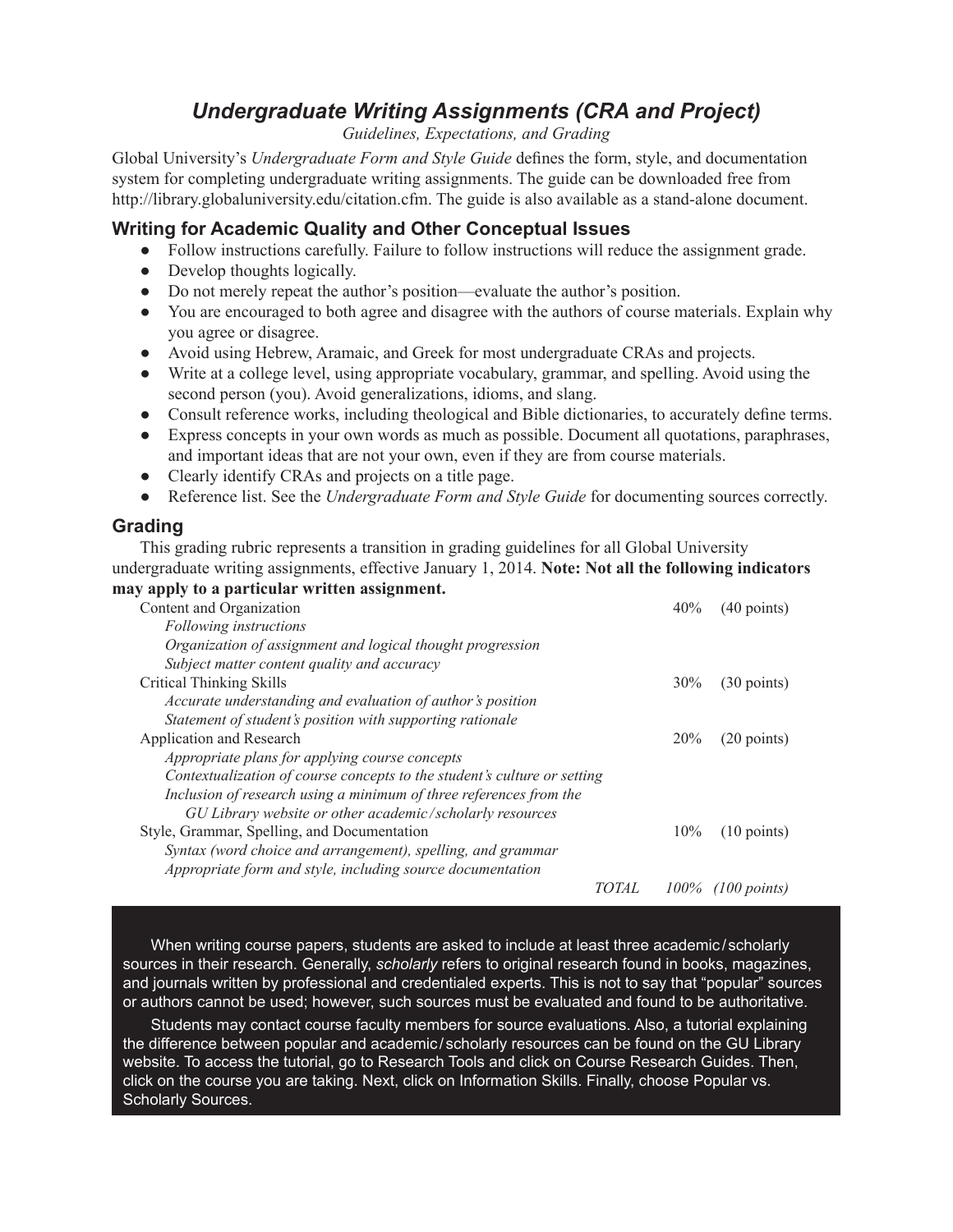# **To Ensure Your Assignment Is Graded Accurately**

- 1. Respond to questions and their subparts in the exact order they appear in the instructions.
- 2. Type (or copy) each question and its number. Below it type (or write) your response.
- 3. Respond to all components, clearly labeling and separating your answers to each. Your grader must be able to easily match responses to the corresponding component.

## **General Directions**

Please type your CRA/Project using double-spaced lines. If you are unable to type your assignment, you may neatly write it with an ink pen, but DO NOT USE A PENCIL.

Valuable resources to help with your writing assignments can be accessed through the Global University Library website at http://library.globaluniversity.edu. Next you must log in with a user ID and a password in the upper right corner of the website. For your user ID, type in your Global University student ID number. For your password, type in the first two letters of your first name, the first two letters of your last name, and the last four digits of your GU student ID number. (Use lowercase letters, do not type spaces within the password.)

Here you will find links to full-text journal articles in databases, reference articles in encyclopedias, scholarly articles in Google Scholar, and websites and other web-based articles as well as project templates and a link to Global University's *Undergraduate Form and Style Guide*. In addition, you can access a Course Research Guide for each undergraduate course that provides links to scholarly, academic resources compiled by librarians and faculty at Global University. Such resources include encyclopedias, CREDO Reference, books, e-books and journal articles. Interactive tutorials are available on the Course Research Guides to help you navigate the website.

Document any resources you use in course assignments (or other written work) according to GU's *Undergraduate Form and Style Guide*. This style guide can be downloaded at either the main Global University website or the Library website, or you can contact the university to purchase a hard copy.

# **Submitting Assignments**

Submit your assignments by e-mail attachment. Templates for the project and CRA are available for download from the Global University website: Library Resources for Undergraduate Students. If e-mail is not available, submit assignments by mail or fax.

# **Terms**

The following definitions help you give a better answer to each inquiry within your CRA/project:

- **Analyze** means to divide a complex whole into its individual components for the purpose of revealing how each works together and contributes to the whole.
- **Apply** means to put, or to show how to put, specific principles or concepts to practical use.
- **Compare** means to identify similarities.
- **Contrast**, **differentiate**, and **distinguish** mean to identify differences.
- **Critical thinking** is a reflective and systematic process in which you gather information, study it from every angle, and then exercise your best judgment to draw conclusions.
- **Describe**, **discuss**, and **explain** mean to give details, examples, illustrations, implications, and/or reasons to support your answer.
- **Evaluate** means to determine the significance, worth, or condition of something by careful study. This includes identifying the strengths and weaknesses of whatever is being evaluated, whether it is a concept, principle, application, idea, event, opinion, object or product.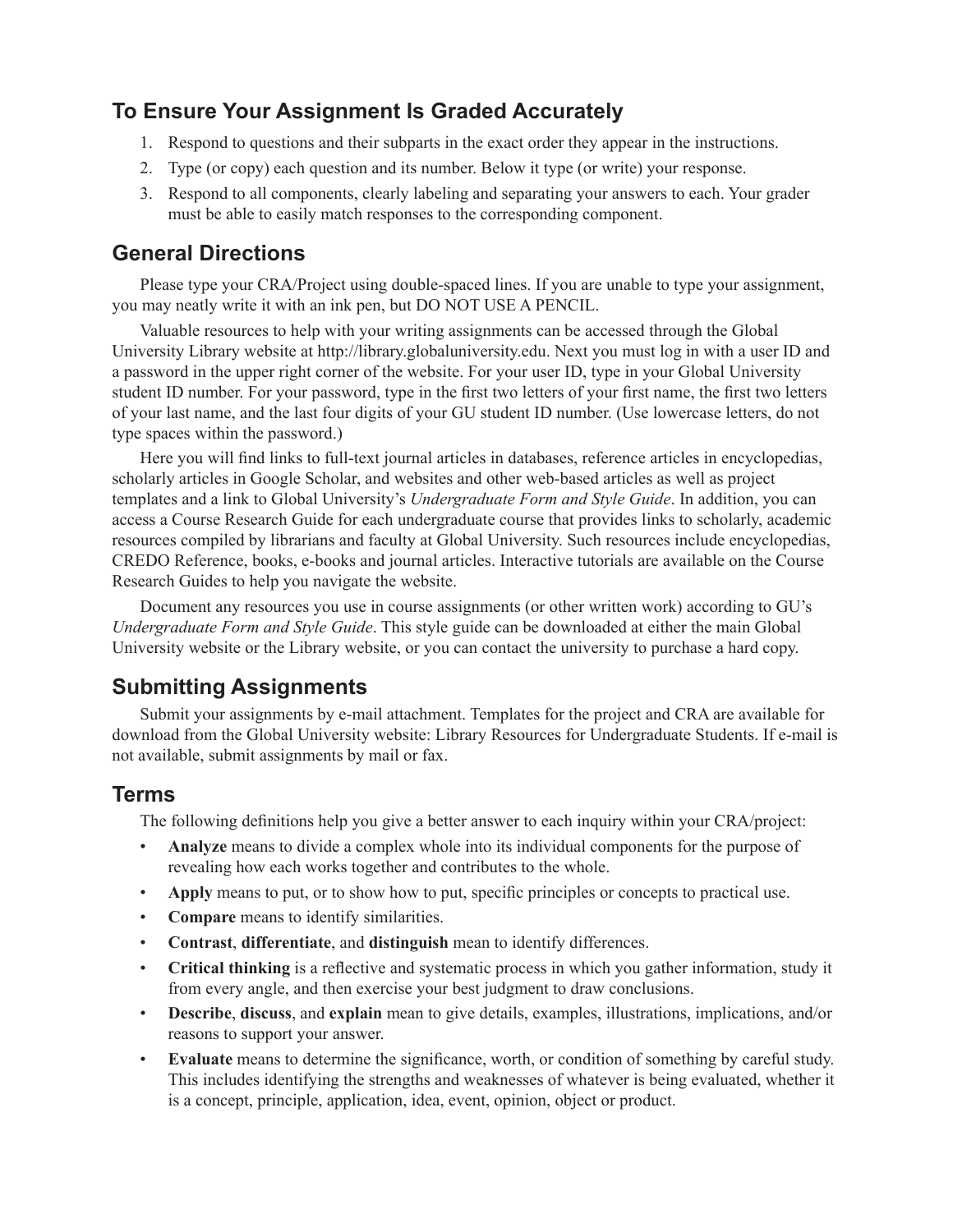### *Quick Guide to Referencing*

- **Q** Where do I document sources—inside the paper or at the end of the paper?
- **A** Both. Author, date of publication, and page number must be included as parenthetical references within the text. Titles are not listed in the parenthetical references. A reference list at the end of the paper should list full publication details. Page numbers are not included in the reference list.

# **Book in Print**

#### *In-Text Documentation*

When quoting from a book, quotation marks are required at the beginning and end of the quotation. Immediately after the quote and before ending punctuation, insert a parenthetical reference including author's last name, most recent date of publication, and page number(s).

Biblical context is one of the key factors in interpreting Scripture correctly and there are "three kinds of context: immediate context, remote context, and historical context" (Arnold and Beyer 1999, 29).

 A quote longer than four lines is single spaced without quotation marks and indented from the left margin. Insert a parenthetical reference at the end of the quote, following ending punctuation.

Note the verbs describing God's concern: I have seen . . . have heard . . . I am concerned . . . I have come down. Three of the verbs with *God* as subject are repeated from 2:24–25 (*see*, *hear*, *know*), with a closer specification as to just what it is God sees and knows. God truly sees their affliction. God knows their sufferings. For God to know the people's sufferings testifies to God's experience of this suffering, indeed God's intimate experience. God is here depicted as one who is intimately involved in the suffering of the people (Fretheim 1991, 36).

When the author's name is stated in the text, the parenthetical reference lists only the date and page number (the author's name is not repeated).

Arnold and Beyer note that there are "three kinds of context" (1999, 29). or

Arnold and Beyer (1999, 29) note that there are "three kinds of context."

#### *Reference List Documentation*

Works used in the paper are also listed at the end of the paper in the reference list.

Arnold, Bill T., and Bryan E. Beyer. 1999. *Encountering the Old Testament*. Grand Rapids, MI: Baker Book House.

NOTE: In this referencing system, only works actually cited in your paper are to be included in the reference list. (See the Global University *Undergraduate Form and Style Guide* 2013, page 7.)

## **Book on the Internet**

#### *In-Text Documentation*

A full book accessed from the Internet is referenced in the text the same as a printed book.

Scripture attributes varying ministries to each person of the Trinity. "The different functions that we see the Father, Son and Holy Spirit performing are simply outworkings of an eternal relationship" (Grudem 1994, 251).

#### *Reference List Documentation*

In the reference list, both the website and date of access are listed after the other information.

Grudem, Wayne A. 1994. *Systematic Theology: An Introduction to Biblical Doctrine*. Grand Rapids, MI: Zondervan. http://books.google.com/books (accessed February 2, 2006).

Consult the Global University *Undergraduate Form and Style Guide* for other examples (journal or magazine articles, books with more than one author, and so forth).